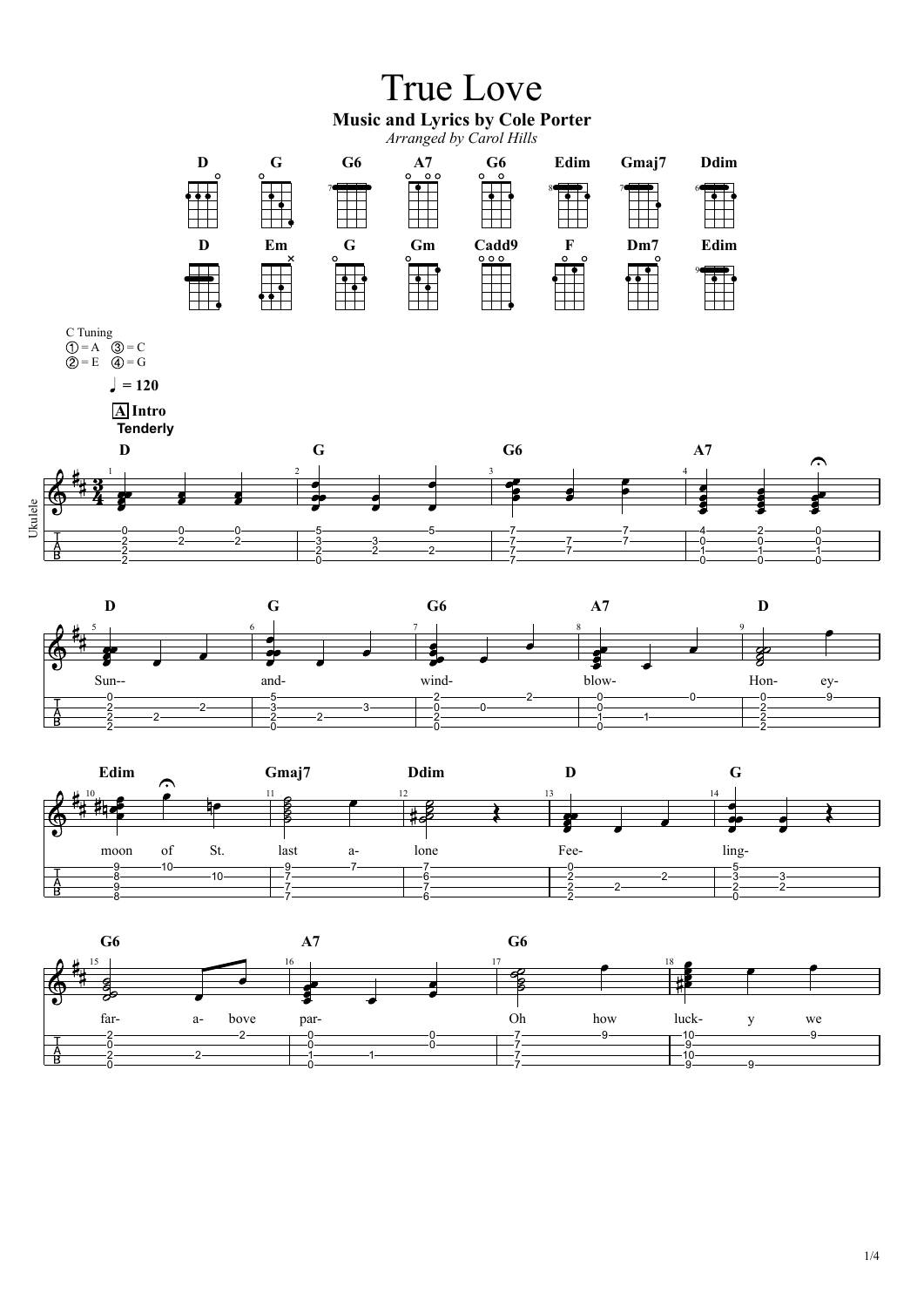2/4











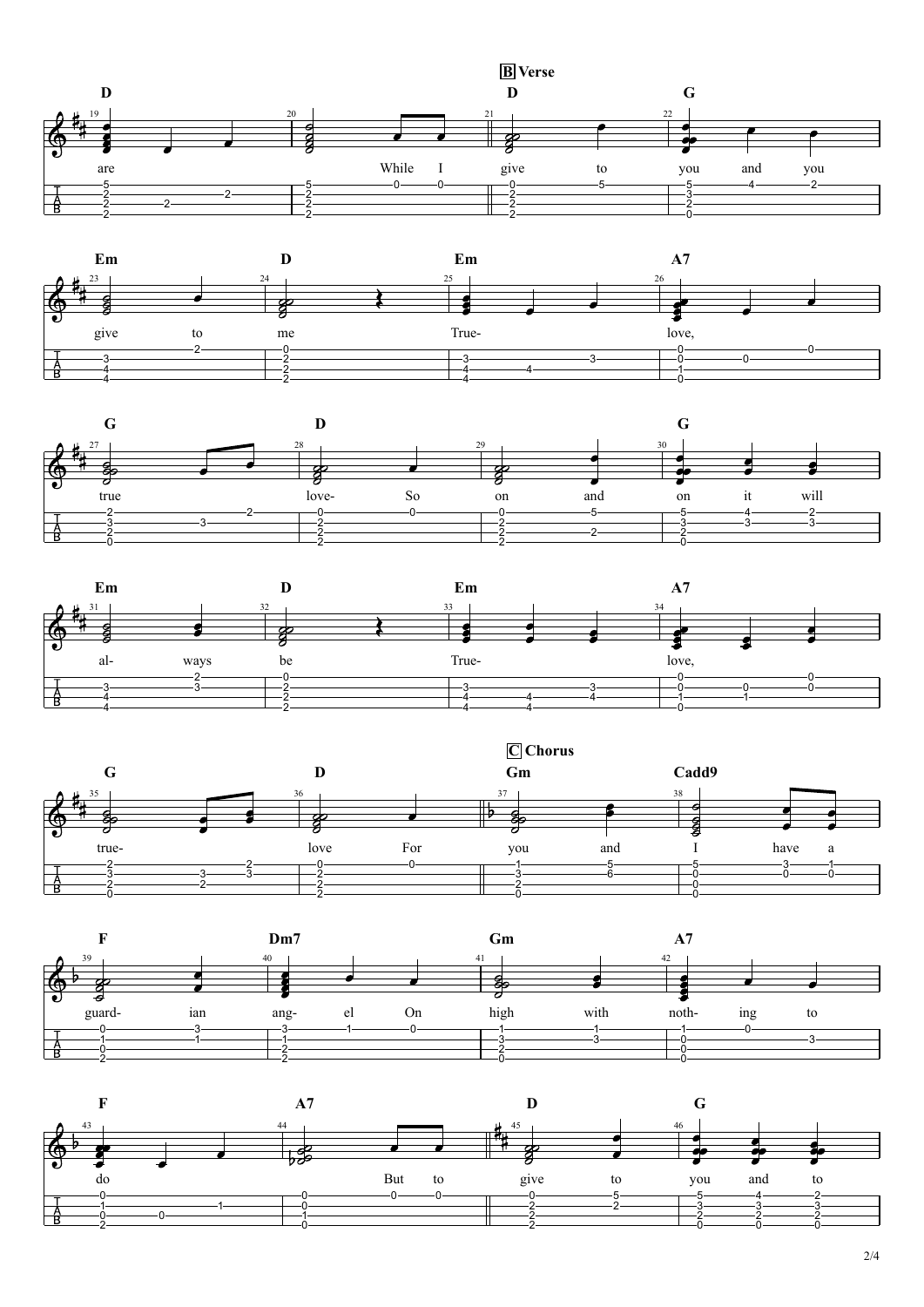